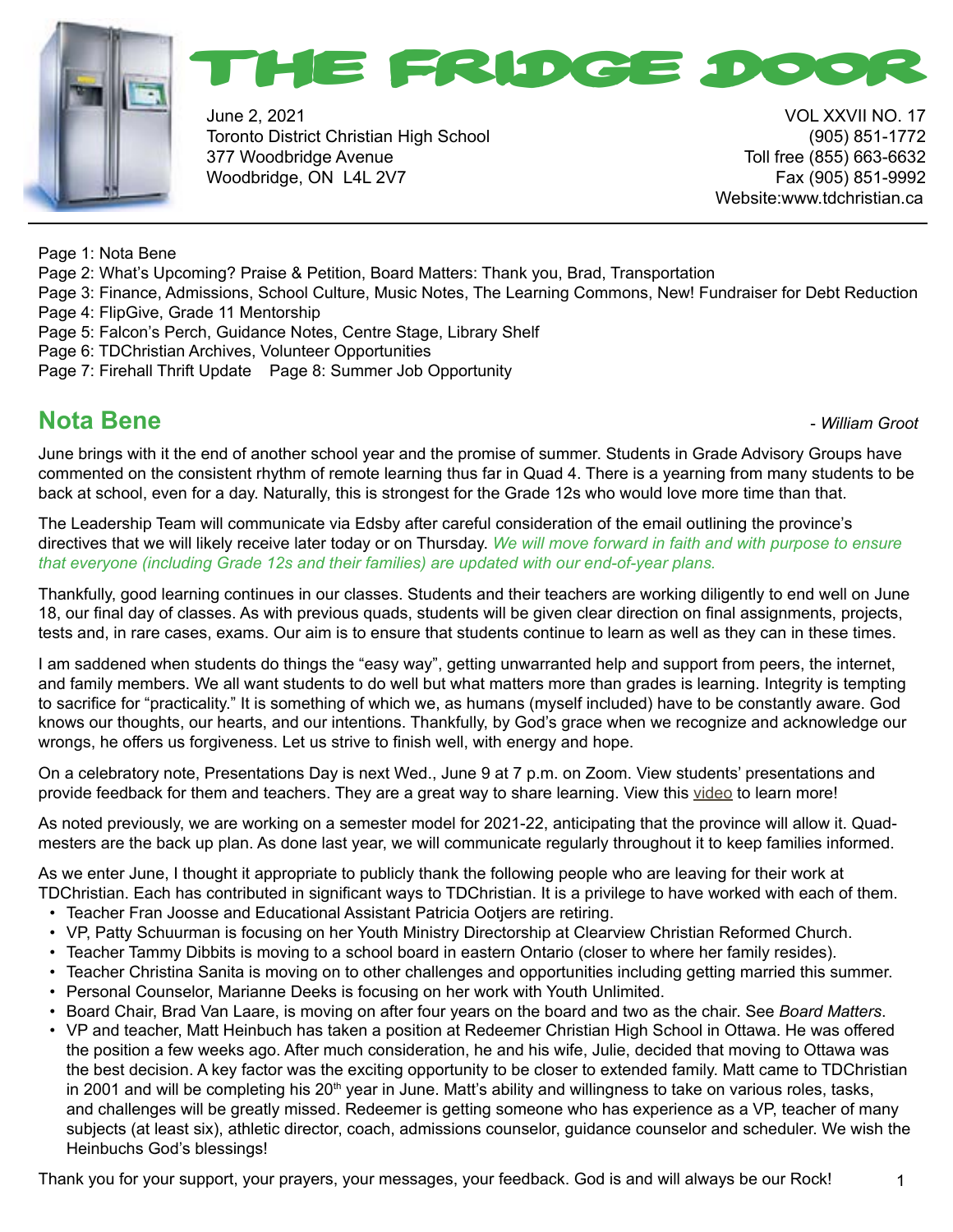# **What's Upcoming at TDChristian?**

- **• Wednesday, June 9** at 7 p.m. is Presentations Day. Provide feedback to our students and teachers at this Zoom event and earn 1.5 Parent/Guardian Volunteer hours. To register for the event email [marg@tdchristian.ca](mailto:marg%40tdchristian.ca?subject=).
- **• Friday, June 11** is the final Work Day. No online classes will be held on that day. Students are to complete assignments and prepare for the end of the Quad.
- **• Wednesday, June 16:** The final Fridge Door for 2021-22 (which will include news on the Spring Appeal)
- **• Thursday, June 17** at 7 p.m. our Final Assembly will premiere. It will include student work, awards, and other things to celebrate 2020-21.
- **• Friday, June 18** is the last day of regular classes. Note: Final Learning Reports will be mailed in late June.
- **• Dates to be determined:** Graduation and Related Events. We will announce them as they are finalized.

# **Praise & Petition** *- E. Dengerink/M. Laswick*

We thank God for his incredible love and his assurance that He hears our prayers.

The news regarding the discoveries at the site of the Kamloops Residential School is very difficult and troubling. It reminds us of Canada's tragic history with many indigenous peoples. Let us pray for healing and justice to come out of this chronic and ongoing sadness; let us resolve to be partners in restoration as we seek to root out systemic racial injustice.

There are fewer than three weeks left of school this semester. Some students find it difficult to stay motivated and focussed when the weather is nice and they are tired of virtual learning. Please pray that students will persevere through these last weeks, continue their learning, finish with a sense of accomplishment and most importantly know that through it all they are upheld by a loving Saviour.

Please remember the Grade 12 students as they complete their time at TDChristian and look forward to new adventures. Despite uncertainty about the future, we pray that they will have a sense of peace and excitement for it.

#### **Board Matters: Thank you, Brad!** *- Rodney Falconer,TDChristian Board Member*

Here is an expression with which many of you will be familiar, "You never get a second chance to make a first impression." Almost five years ago, when I attended my first membership meeting, I had the privilege of sitting down beside Brad Van Laare. The impression he left upon me was one that would reflect the reasons we chose to send our kids to Toronto District Christian High School. I remember how anxious I was for that first meeting as our family was new to the school and did not know anyone within the TDCH community. Brad made me feel welcome! He was, and continues to be, a wonderful ambassador for this school.

TDCH has been very fortunate to have Brad as a member of its board the last four years, two of those serving as the chairperson. Last year, Brad's youngest daughter graduated from TDCH which meant he no longer had any children in the school. He selflessly extended his term to help complete things that needed to be done. It is safe to say that while TDCH has made an impression on Brad, Brad left an impression on the community through his dedication as a parent and board member but especially in his role as chair through the years. Brad epitomizes the expression, "Always leave things better than you found them." We wish Brad and his wife, Nellie, much blessing as they seek to find new ways of serving God in the next stage of their lives.

# **Transportation 1.** The *J. Dykxhoorn*

Looking for ways to earn 10 volunteer hours next year? I would ask that you prayerfully consider becoming a Bus Rep for one of our routes. It is a great way to make connections with other families at our school and to be part of an essential piece of TDChristian: the safe transportation to and from school of our students.

Bus Reps connect with their bus' families in August to ensure that they are aware of bus stops and route times, attend an August gathering to meet the bus drivers, and work with the school throughout the year with busing concerns from their bus' families.

We need at least two Bus Reps for next year. Email [dykxhoorn@tdchristian.ca](mailto:dykxhoorn%40tdchristian.ca?subject=) if you are interested and/or if you have any questions. Please note that since we have existing bus reps, you may end up being a Bus Rep for a route different from your family's.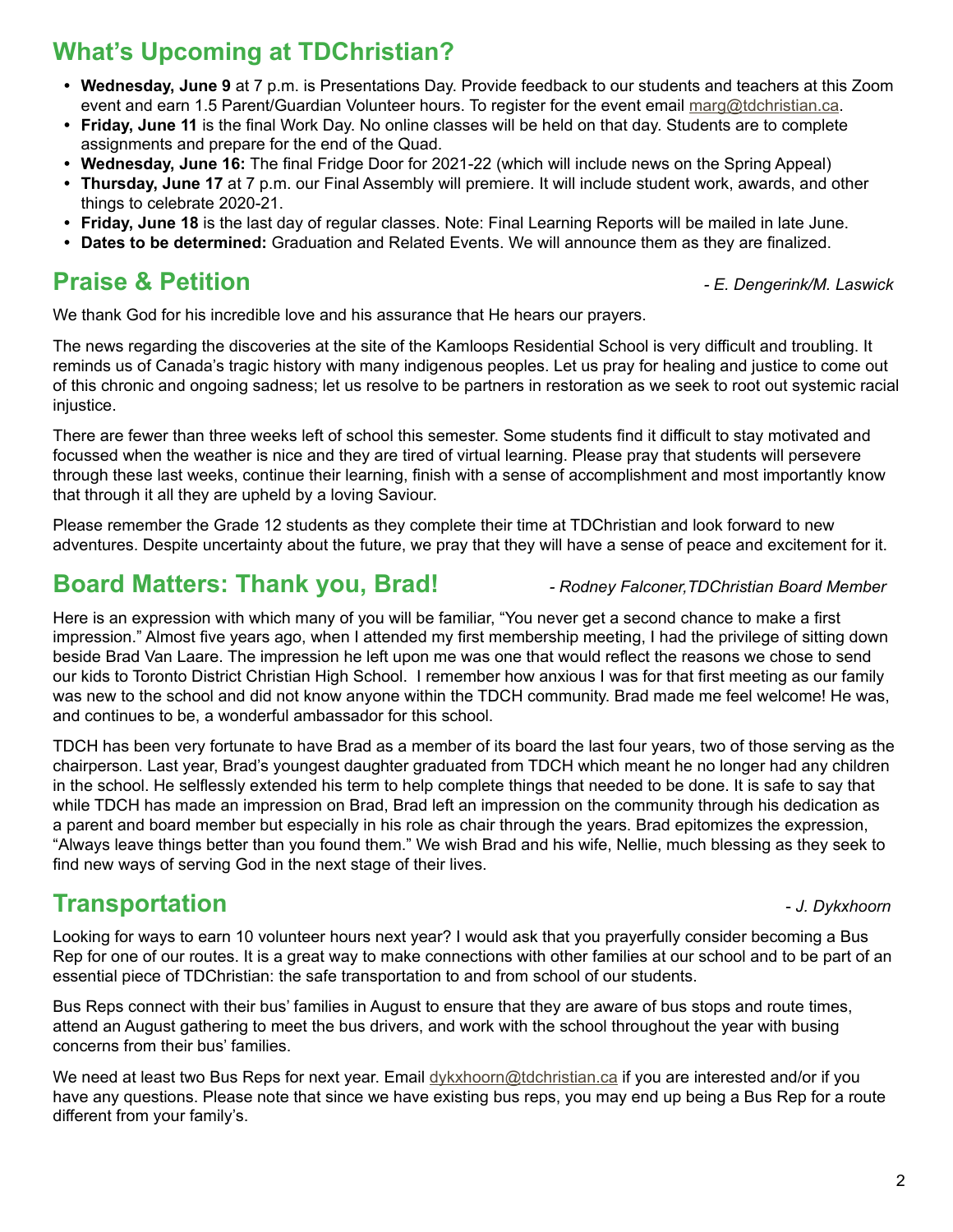# **From the Finance Office** *- M. Rosie*

A reminder that the 2021-22 tuition forms are due back this Friday, June 4. Please contact Meg Rosie if you have any questions ([mrosie@tdchristian.ca](mailto:mrosie%40tdchristian.ca?subject=) or 905-851-1772 ext 214). These forms are essential for planning 2021-22.

# **Admissions** *- P. Schuurman*

Hello Families!

We are excited to let you know that at this point, there are over 100 Grade 9 students who are planning to join the TDChristian community for 2021-22. This is great news as we look with hope to a new start in September!

If you have a child in your family ready to begin high school, apply today by clicking [here](https://www.tdchristian.ca/studentadmissions) – this is the place to be!

TDChristian has openings for all grade levels; connecting sooner rather than later is key. Tell others about our school because word of mouth speaks volumes.

Contact Patty Schuurman at [schuurman@tdchristian.ca](mailto:schuurman%40tdchristian.ca?subject=) to help us as we make plans for 2021-22. Don't delay!

# **School Culture -** *J. Dykxhoorn***</del>**

Yesterday, we had **Jersey Day** at school. It was great to see many of our students participate virtually in the event. Next week our plan is **Crazy Hair Day**. Given the amount of time that has passed since hair dressers and hair

The Relay for Life event has continued to gain momentum as we gear up towards Relay Week, June 7-11. Today, we reached our \$25,000 fundraising goal. Please keep donating to make what will be the largest amount raised by TDChristian for a Relay for Life event. Our student team has a week full of activities planned for students and staff who registered. It's not too late to join the fun. Students can still register for the event and community members are able to donate to the event by at [relayforlife.ca/tdchs](http://relayforlife.ca/tdchs).

Follow along @tdchristianrelay on Instagram!

stylers have been open for business, it should be an epic event!

Our Final Assembly is scheduled for June 17 at 7 p.m. It will be an awesome community time where we will celebrate student work from the year, honour staff who are moving on from TDChristian, and celebrate various award winners. As usual, the assembly will premiere on our YouTube Channel, TDCHWoodbridge. Check out the channel to see this year's assemblies to get a taste of what you might experience.

# **Music Notes** *- K. Hayward*

Music students at TDChristian are currently engaged in or contemplating end-of-year projects. The Grade 11 Guitar class is recording audio and video for the assembly next week while the grade 9s are finishing their Presentation of Learning work and contemplating recording projects.

We would like to invite community members to participate in a song to honour the 2021 Graduating class. We are hoping to create a "virtual" congregational song video featuring staff and community members. Be on the lookout for details via e-mail or Edsby.

If you have questions about the music program at TDChristian, please e-mail [hayward@tdchristian.ca](mailto:hayward%40tdchristian.ca?subject=).

#### **The Learning Commons** *- M. Jaworski*

As we come to the end of Quad 4, students are reminded to finish the school year strong! Those needing assistance in their courses with homework, POLs, or final assignments can access help through virtual Homework Club on Tuesdays and Thursdays. Students with an IEP or a Learning Profile are encouraged to arrange for any accommodations they need as soon as possible for any of their upcoming final evaluations.

#### **New! Fundraiser for Debt Reduction** - *Leanne Fernhout, Community Engagement Manager*

Stock up on Natural Solutions for your health and your family's health, and support TDChristian! Parent Catia Gorman, Wellness Advocate with dōTERRA, will be donating all proceeds of this fundraiser towards Project 20/20 Debt Reduction – between 20% to 30% of every order placed via the dedicated shopping links from June 4 to 13. Over the next few days, various products, natural solutions and tips will be spotlighted in the specific

3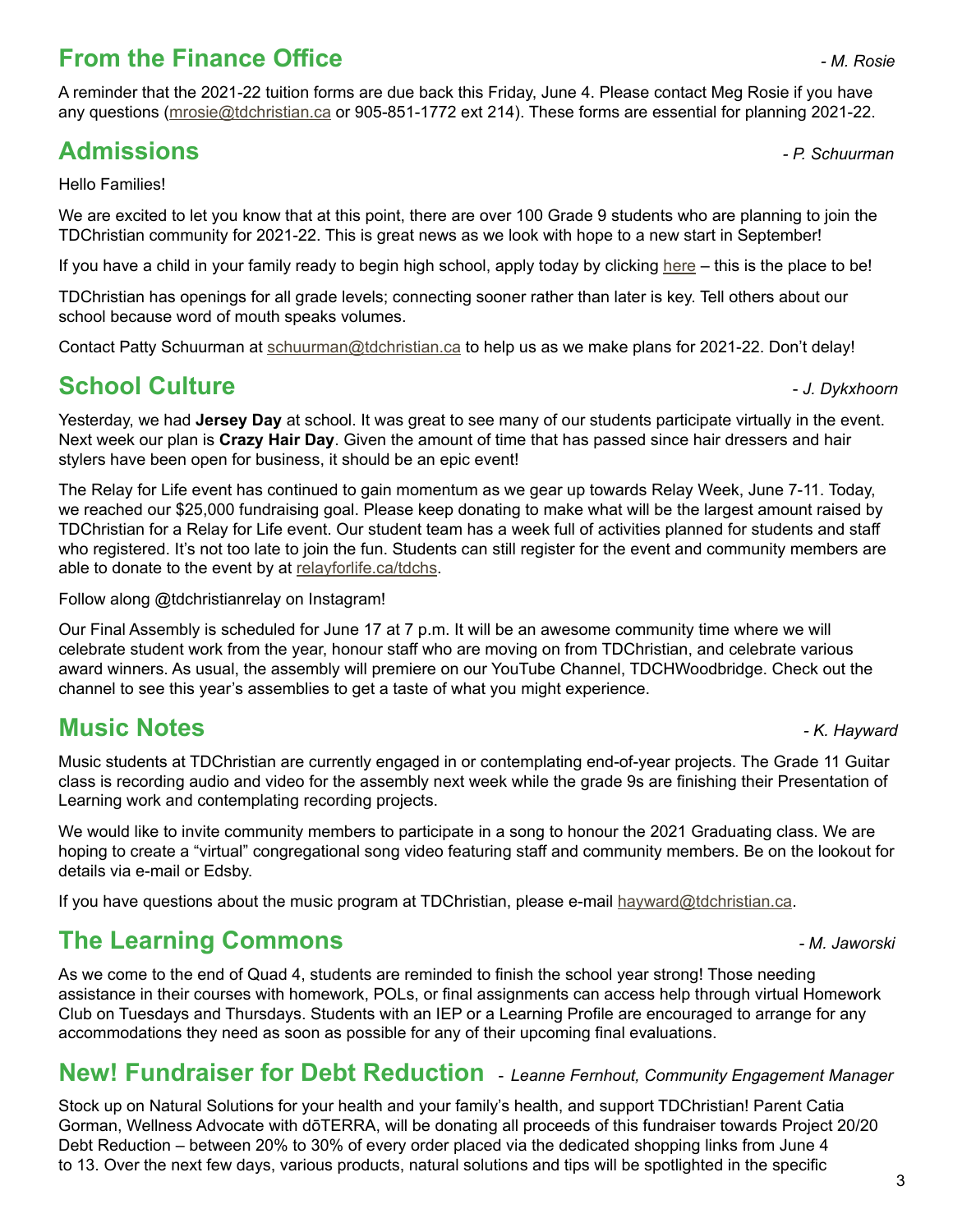Facebook Party Group created for this event.

The party will run from JUNE 7 to 13 : [www.facebook.com/groups/doterrapartyproject2020/](http://www.facebook.com/groups/doterrapartyproject2020/). Join the Facebook Virtual Party group event anytime before June 7.

Catia is excited to be share her knowledge of wellness with everyone that is part of or connected to TDChristian.

These difficult times make it more important than ever to come together as a community and share what we know for everyone's benefit: physically, mentally, and emotionally. Sharing truly is caring.

*Note: This announcment nor this event are endorsements of dōTERRA by TDChristian.*

#### **FlipGive: Earn Volunteer Hours through the summer**

*- L. Fernhout, Community Engagement Manager*

FlipGive is continuing this summer. Here's how you can earn volunteer hours while doing your regular shopping.

#### **If you are already signed up with FlipGive:**

- 1. Login to your FlipGive account.
- 2. Click on the team name on the top left hand corner (Toronto District Christian High School).
- 3. Scroll down below the settings area to where you see 'Switch Account' heading.
- 4. Click on 'Join Team' with the + button and enter the code L2HTJW.

#### **To sign up for the first time to FlipGive:**

- 1. Join team TDChristian by clicking: [Join Team Link](https://www.flipgive.com/teams/261509/joins/intro?joincode=L2HTJW). The join code is L2HTJW.
- 2. You will get a \$5 bonus the first time you shop.

#### **Here is how family and friends can now also participate and help you earn hours:**

- 1. Parents and guardians must first join or sign-up to team TDChristian using the set of steps above.
- 2. When we see you have joined, we will then set your family name up as team player.
- 3. Once #2 is complete, family and friends can be invited to join the team by clicking this link: [Join Team Link](https://www.flipgive.com/teams/261509/joins/intro?joincode=L2HTJW). When they do, they will be given an option via a dropdown menu to choose under which player they want to sign up. Be sure they choose your team as we won't know all of your family and friends. Alternatively, you can invite others to sign up by sending an invite link/join code directly from your account to them.
- 4. Shop

#### **Here are particulars for this new session of FlipGive** (which runs from now until April 30, 2022):

- 1. Every \$20 you earn for TDChristian earns you ONE parent/guardian volunteer hour up to a maximum of 12.5 hours.
- 2. After you've reached 12.5 hours, you can earn ONE volunteer hour for every \$40 earned via FlipGive for TDChristian.
- 3. Earnings from family and friends who are signed up under your team will count towards your total.
- 4. The maximum number of volunteer hours is 18 hours (to encourage people to diversify their volunteering).
- 5. Earnings for volunteer hours will be counted for the 2021-22 school year.

Finally, earn volunteer hours by becoming a HUB leader for the FlipGive program. Email Leanne Fernhout at [fernhout@tdchristian.ca](mailto:fernhout%40tdchristian.ca?subject=) to learn more.

#### **Grade 11 Mentorship** *- S. Van Eerden*

Because of the pandemic, Mentorship is looking a little bit different this year. First and foremost, it is connected to English and New Testament classes more directly, so only students in those courses are doing Mentorship right now. Secondly, it only requires a five-hour placement. The hope is that this can be completed in one day, either online or in person, depending where we are at that time.

In discussion with the students, we recommended either Friday, May 21 or Friday, June 11. Only June 11 is left. No new projects or work will be given on this day.

The entire project is due on Friday, June 18, which is the last day of Quad 4. The details of Mentorship can be found on Edsby in the English class library. Feel free to contact Mr. Van Eerden directly with any questions that arise*.*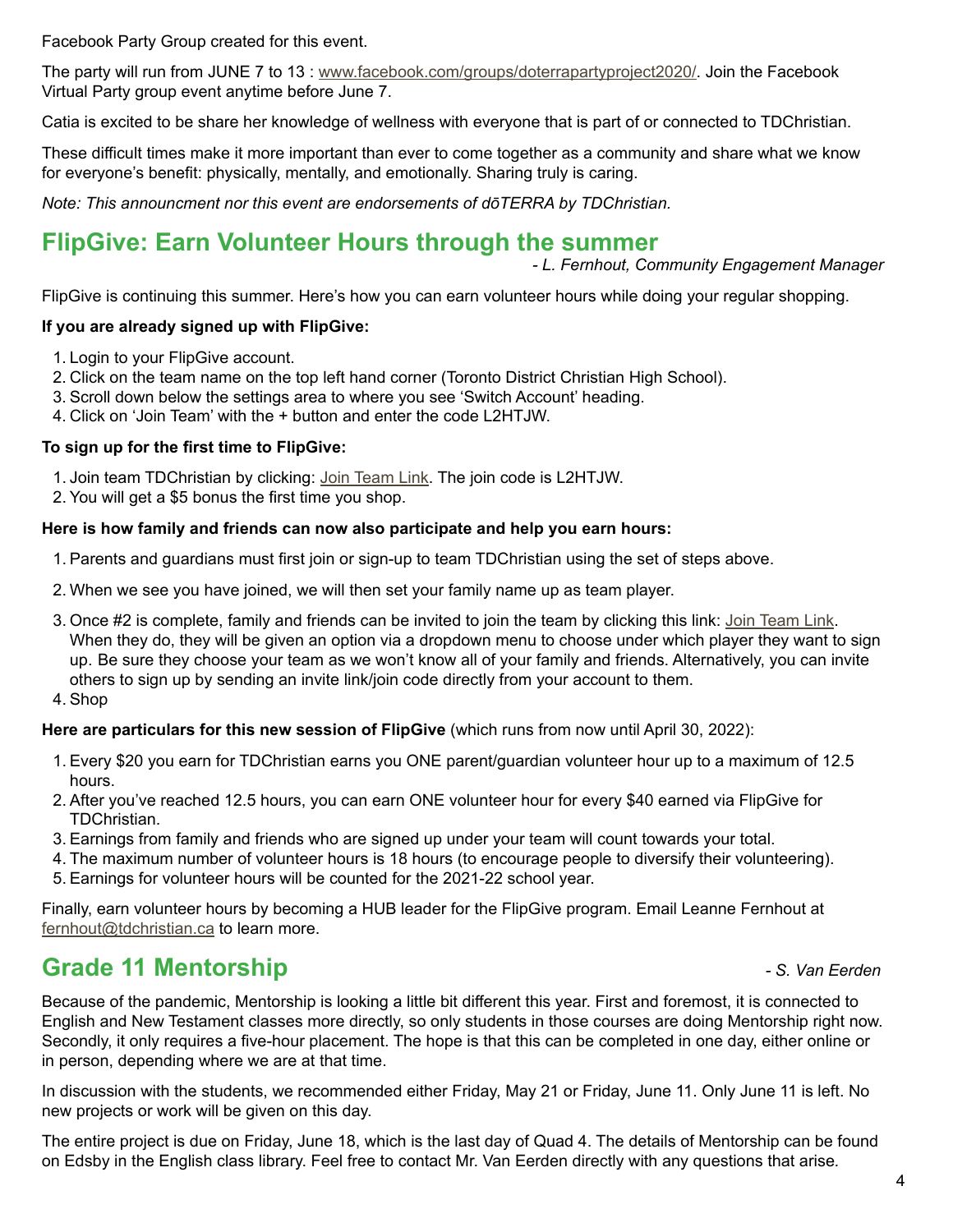# **Falcon's Perch** *Perch Falcon's Perch**C. Hoving**Perch* **<b>***Perchiff <b>Perchange*

We are into Week 6 of our sessions with Ms. White, also known as "Coach Carolyn" (a parent volunteer) who leads the Fit for Summer 8-Week Fitness Club. Students are still encouraged to join! See the announcements for more info. The club runs every Tuesday at 3:30 p.m. via Zoom. You can also join the the Edsby group "TDCH 8 Week Fit for Summer Challenge (TD Fitness Club)" for nutrition tips and links to the past workouts.

Last week, coaches met to discuss awards for our graduating athletes. Although athletics has been greatly affected by the pandemic, the group felt that it was still important to honour the contributions they have made when they were able to compete. This will happen during our Final Assembly on June 17.

Continue to embrace the warm weather and spend time outside. As we head into the last few weeks and wrap up, find time to balance yourself and your work. The finish line is in sight.

#### **Guidance Corner** *- E. Dengerink*

**Post-secondary:** Grade 12s have made their decisions about their post-secondary plans. The next steps for those going to university or college are to apply for residence, sign-up for courses, apply for OSAP, and, hopefully, earn some money towards the fees this summer.

**Power to Change:** Graduating from high school is an exciting milestone. Will you be continuing your studies at a Canadian college or university? Make your faith count. Connect with Power to Change: click [here](https://p2c.com/students/next/). You can sign up for their newsletter at [p2c.com/students/subscribe.](http://p2c.com/students/subscribe)

**Summer School information** for local Public and Catholic School Boards can be found on the TDChristian Splash! Page. TDChristian does not offer summer school. Virtual summer school is available through your local school boards. Students can attend to recover a credit, upgrade a course, or to take a new course. Students who are in danger of failing a course should register for the reinforcement course (two weeks in most boards) as soon as possible. It is much easier to sign up and drop out than try to get in at the last minute. Courses often fill up quickly. You must contact Mrs. Dengerink in order to register and for course approval.

**Ontario Summer Jobs** helps working-age students from 15 to 30 years old gain jobs and experience through a range of summer job opportunities. They connect students to free self-marketing and job search services in all employment sectors. Check [www.ontario.ca/summerjobs](http://www.ontario.ca/summerjobs) and [www.youthconnect.ca](http://www.youthconnect.ca) to see what is available this summer.

# **Centre Stage** *Centre Stage PR. Peters*

The fate of the production of "The 39 Steps" will be determined in June. It appears, despite many people's efforts, that it will be canceled completely or postponed to 2021-22.

# **Library Shelf** *- J. Knibbe*

Because we are now at the end of the school year, all library books and classroom textbooks or materials borrowed from the library or your teacher (or their replacement costs if lost or damaged) are due on June 18, 2021.

More information about how to return these items will be sent to families via the next edition of The Fridge Door and/ or an Edsby message to all of our families.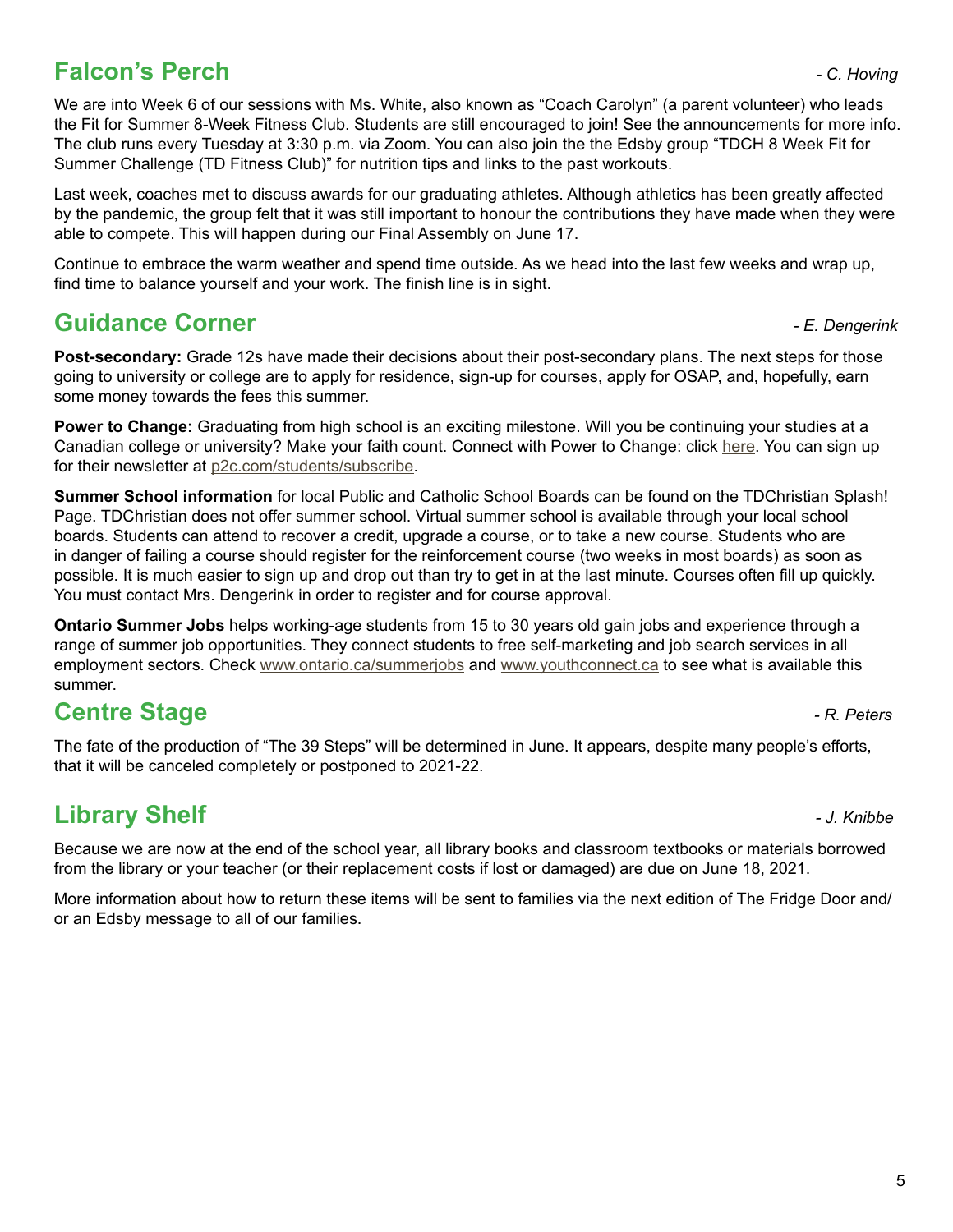# **TDChristian Archives** *- J. Knibbe*

**Archives Collection:** For several years, teacher Richard Vanderkloet created small wooden mementoes as gifts for TD graduates. The example pictured here was given in 2001.



If you remember receiving a similar gift at your grad breakfast, and still have it, it would be great if you could send us a photo of the object and the year that it was given. We are also happy to accept the actual object if you would like to donate it to the archives collection.

**Project 2020** includes the construction of a bank of display cases along the History Wall, in which we plan to display many items from the collection. Stay tuned for further developments!

**Photos and Videos:** Anyone who has photos or videos of past TDChristian events is encouraged to send them our way. We would be happy to scan and return them.

**@TD Newsletter:** We love to keep in contact with all of our alumni and send them the @TDChristian quarterlies! We encourage you to send us your email address via [alumni@tdchris](mailto:alumni%40tdchristian.ca?subject=)[tian.ca](mailto:alumni%40tdchristian.ca?subject=).

**Everything else:** If, while reorganizing and cleaning up files etc., you come across anything from TD, such as Newsletters, play programs, graduation programs, posters, school clothing, that we could add to the archives, email me at  $knibbe@tdchristian.ca.$  $knibbe@tdchristian.ca.$ 

# **Volunteer Opportunities**

**Earn 1.5 Parent/Guardian Volunteer hours** by joining us on Presentations Day on Wednesday, June 9 at 7 p.m. Provide Feedback to our students and teachers at this Zoom event. To register, email [marg@tdchristian.ca](mailto:marg%40tdchristian.ca?subject=) for the Zoom link.

**Volunteer opportunities available at the FireHall Thrift Store.** See attached letter for details.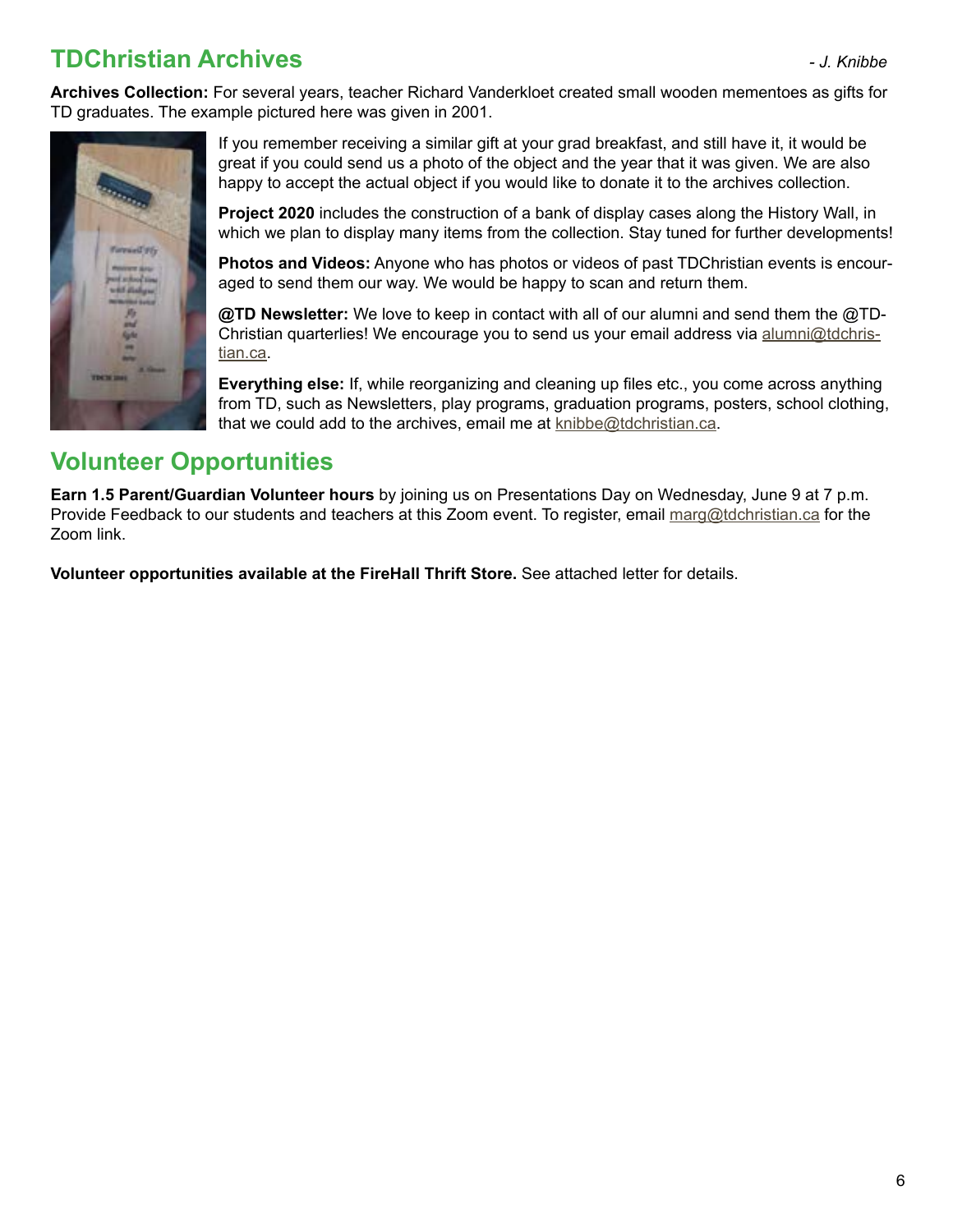# **Firehall Thrift**

#### **Firehall Thrift Update June 1, 2021**

To all TDCH students, members and associates:

During the Spring Membership Meeting, I provided an update about the Thrift Store status. While we continue to wait for the Covid Lock down to end and for our municipal licensing review for our retail operation, we are pushing forward with our e-commerce business.

There are a couple of ways to get involved, help the store and ultimately benefit the community:

1: **Please go on our web site** (firehallthrift.ca) and register/subscribe to our Insider's Club. After doing so, we will send you a discount code that will allow you to save 10 % on your next purchase through the web site. This will be a one-time code.

2. **Send this information to your friends** and point them to our site. If they sign up for our newsletter, they will also qualify for a one-time discount code.

3. If you are in need of volunteer hours, **send us a special request to info@firehallthrift.ca.** Simply say, "please send me a volunteer promo code". We will assign you a unique code that can be linked to your promotion. You can send that code to all of your friends and contacts to sign up for our Insider's Club. They will receive a 10% discount as described in point 2 above. In addition, for every \$25 that your friends spend on our web site, you will earn 1 volunteer hour. \*\*

4. Plan to volunteer! Based on the forecast, we will be able to open up our doors as an e-commerce show room, sometime by about the middle of June. We will need a number of people interested in working at the store, either sorting, pricing, or for retail operations starting around that time. Meanwhile, get your vaccination, and rest up to help us launch in a big way.

Thanks again for helping us help our community.

Sincerely,

Paul Haffenden

Firehall Thrift

*\*\* The value that your friends spend on the site is cumulative and not subject to a minimum of \$25 by any one friend. This program will run for 3 months from the time you are issued a special code.*